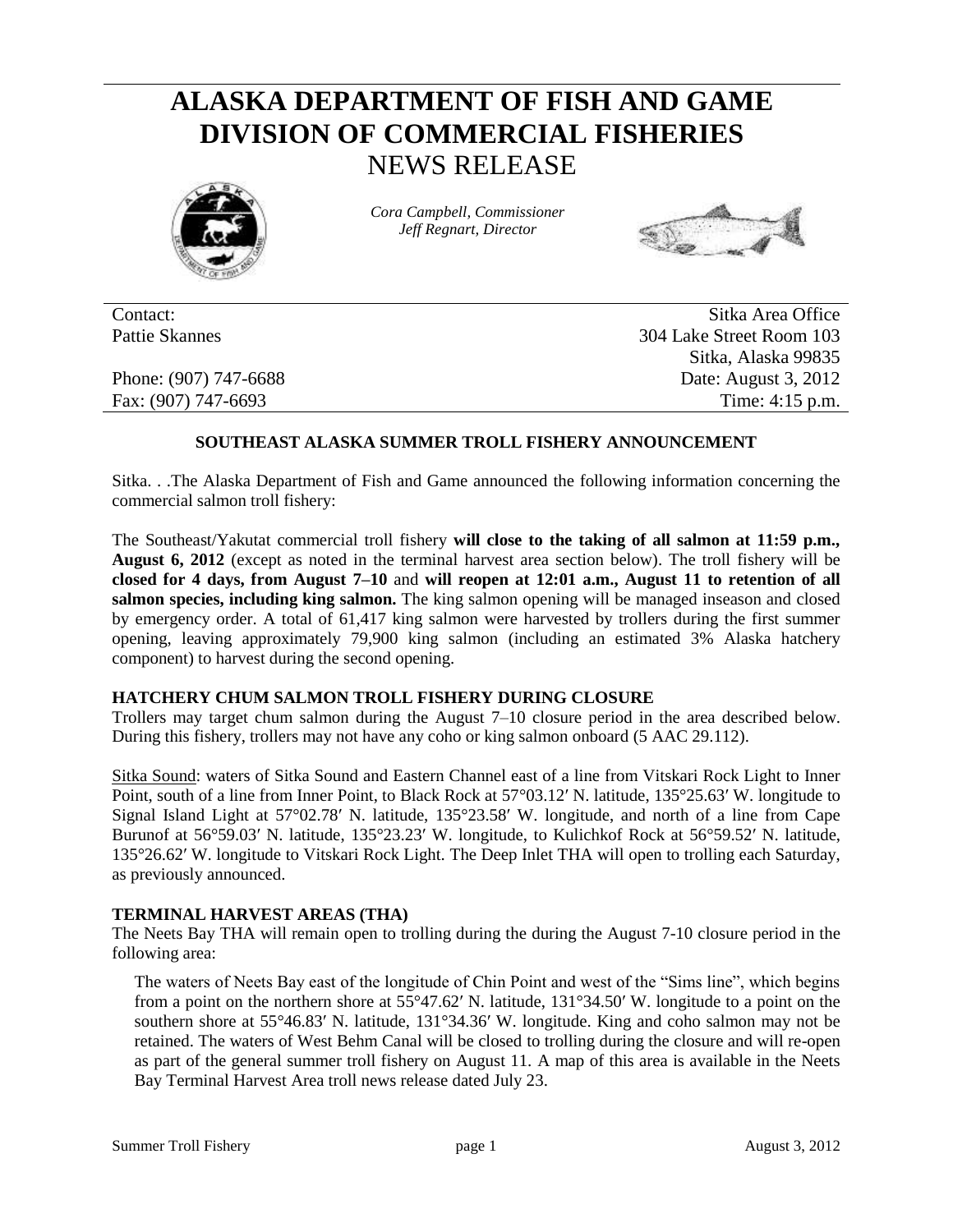Following the closure, effective 12:01 a.m. August 11, the Neets Bay THA will remain open to trolling in the following area:

The waters of Neets Bay east of the longitude of the easternmost tip of Bug Island and west of the "Sims line", which begins from a point on the northern shore at 55°47.62′ N. latitude, 131°34.50′ W. longitude to a point on the southern shore at 55°46.83′ N. latitude, 131°34.36′ W. longitude.



Trolling will remain open to all species during the closure in the Anita Bay and Nakat Inlet THA's. Trollers should consult the latest THA News Releases for information regarding THA open periods.

#### **HIDDEN FALLS TERMINAL HARVEST AREA**

The Hidden Falls THA will be open during the August 7–10 closure period to retention of all salmon species except king salmon in the area described below. Coho salmon must be offloaded prior to trolling outside of the THA. This opening is intended as an opportunity to harvest hatchery-produced coho salmon.

**Hidden Falls THA:** waters will be open south of 57°15.00′ N. latitude, north of 57°10.00′ N. latitude and west of a line from 57°15.00′ N. latitude, 134°48.60′ W. longitude to 57°10.00′ N. latitude, 134°46.40′ W. longitude.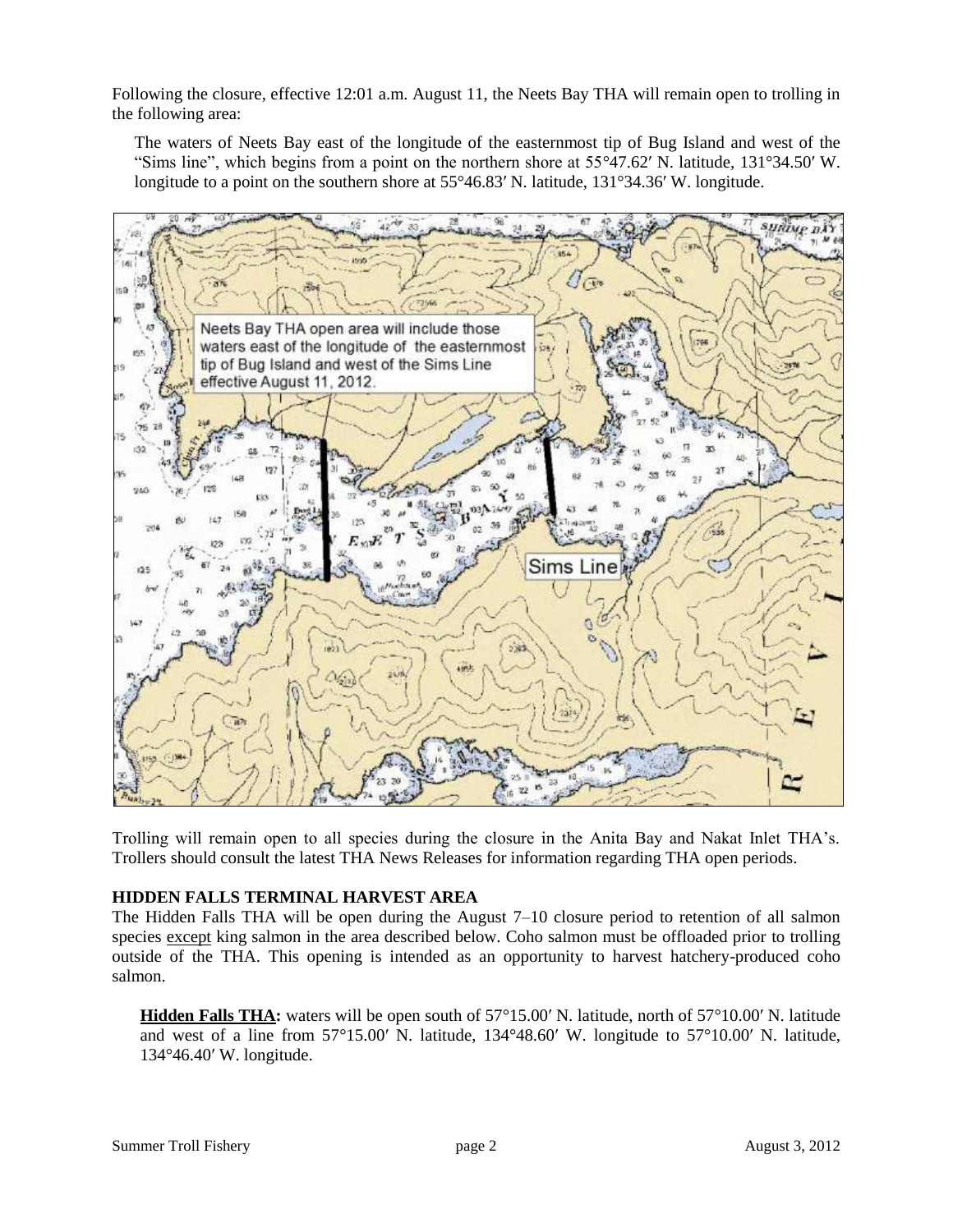

Hidden Falls THA open to trolling during coho closure, August 7–10, 2012.

## **LANDING REQUIREMENTS**

Fish tickets must be submitted to the department within **seven** days of landing. When the coho salmon fishery closes, coho must be offloaded prior to fishing for chum salmon.

The emergency order corresponding with this announcement is EO 1S5912.

The 2011 Summer Troll Fishery Management Plan is available at all regional ADF&G offices and on the troll website at:<http://www.adfg.alaska.gov/index.cfm?adfg=commercialbyareasoutheast.salmon>.

| <i>Office</i>        | Ketchikan | Petersburg | Wrangell | Sitka    | Juneau   | Haines   | Hoonah   | Yakutat  |
|----------------------|-----------|------------|----------|----------|----------|----------|----------|----------|
| ADF&G                | 225-5195  | 772-3801   | 874-3822 | 747-6688 | 465-4250 | 766-2830 |          | 784-3255 |
| AWT                  | 225-5111  | 772-3983   |          | 747-3254 | 465-4000 |          | 945-3620 | 784-3206 |
| <i>Troll Hotline</i> | 225-6870  | 772-3700   |          | 747-8765 | 465-8765 |          |          |          |

News releases web site: *[http://www.adfg.alaska.gov/index.cfm?adfg=cfnews.main.](http://www.adfg.alaska.gov/index.cfm?adfg=cfnews.main)*